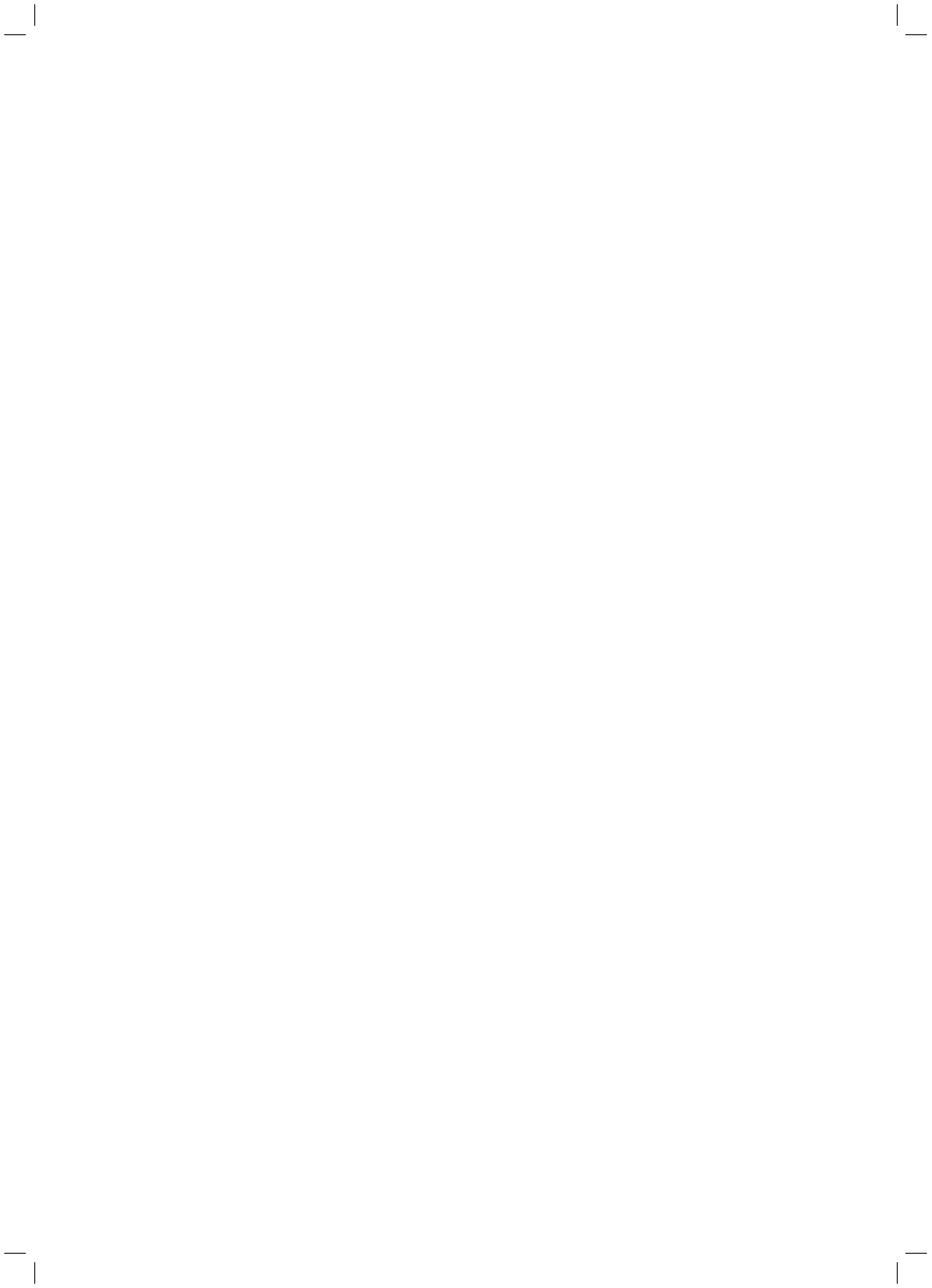

 $\sim$ neca

## Acknowledgements

The original NEC was designed and drafted by Dr Martin Barnes then of Coopers and Lybrand with the assistance of Professor J. G. Perry then of the University of Birmingham, T. W. Weddell then of Travers Morgan Management, T. H. Nicholson, Consultant to the Institution of Civil Engineers, A. Norman then of the University of Manchester Institute of Science and Technology and P. A. Baird, then Corporate Contracts Consultant, Eskom, South Africa.

The fourth edition of the NEC suite was produced by the Institution of Civil Engineers through its NEC4 Contract Board.

The NEC4 Contract Board is:

- P. Higgins, BSc (Hons), CEng, FICE (Chair)
- P. T. Cousins, BEng (Tech), DipArb, CEng, MICE, FCIArb
- I. Heaphy, BSc (Hons), FRICS, FCIArb, FCInstCES, MACostE
- S. Jackson, LLB, LLM, MSc, FCIArb, FCInstCES
- S. Rowsell, BSc, CEng, FCIHT, FICE, MCIPS

The Y(Aus) drafting team consisted of:

K. Parr, BA(Laws/Arts), GAICD K. A. Pascoe, MConstrLaw, BEng(Mech), ProfCertArb, FIEAust, CPPM(AIPM)

The Institution of Civil Engineers acknowledges the help given by the NEC4 Contract Board and the drafting team as well as the following organisations:

- Consult Australia
- Pinsent Masons Australia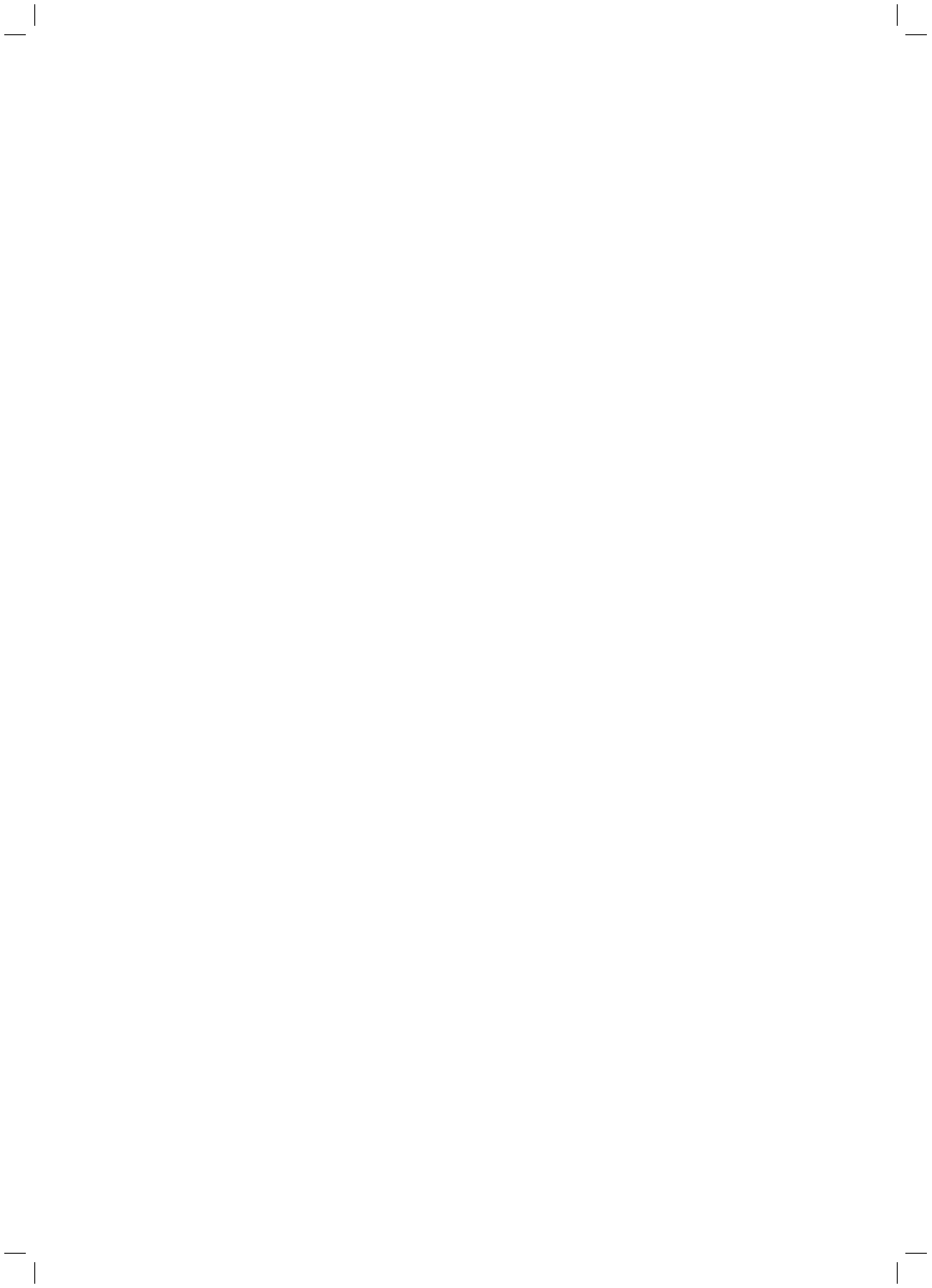

## Guidance

- 1 This optional clause should be incorporated into the contract by including it in Contract Data as a Secondary Option as "Y(Aus)1 Security of Payment".
- 2 The relevant *security of payment legislation* is defined by where the *service* in the main contract is carried out. The relevant legislation should be entered in the Subcontract Data; for each state it is the following.
	- Building and Construction Industry Security of Payment Act 1999 (NSW),
	- Building and Construction Industry Security of Payment Act 2002 (Vic),
	- Building and Construction Industry Security of Payment Act 2009 (SA),
	- Building and Construction Industry Security of Payment Act 2009 (Tas),
	- Building and Construction Industry (Security of Payment) Act 2009 (ACT),
	- Building Industry Fairness (Security of Payment) Act 2017 (Qld),
	- Construction Contracts Act 2004 (WA) and
	- Construction Contracts (Security of Payments) Act 2004 (NT).
- 3 To comply with the relevant *security of payment legislation,* an application for payment (including the *Subcontractor's* assessment of the final amount due if one is issued) must
	- be in writing,
	- be addressed to the *Contractor*,
	- state the name of the *Subcontractor*,
	- identify the work to which the claimed payment relates, in sufficient detail to enable the *Contractor* to assess the claim,
	- indicate the amount of the progress payment that the *Subcontractor* claims to be due (the "claimed amount"),
	- request payment of the claimed amount,
	- state that it is made under the relevant *security of payment legislation* and
	- where made in New South Wales, be accompanied by a 'supporting statement' prescribed by the New South Wales *security of payment legislation*.
- 4 The *Contractor's* certificate (including the certificate of the final amount due) must
	- identify the claim to which it relates,
	- identify the amounts of the payment (if any) which the *Contractor* proposes to make (the "scheduled amounts"),
	- if the work is performed in Victoria, identify amounts which the *Contractor* alleges are an "excluded amount" and
	- if the scheduled amount is less than the claimed amount, indicate why the scheduled amount is less and (if it is less because the *Contractor* is withholding payment for any reason) the *Contractor's* reasons for withholding payment. (Should a dispute as to the scheduled amounts proceed to adjudication, the *Contractor* will generally be held to the reasons which it provided in the payment schedule (and, generally, not be able to provide new reasons)).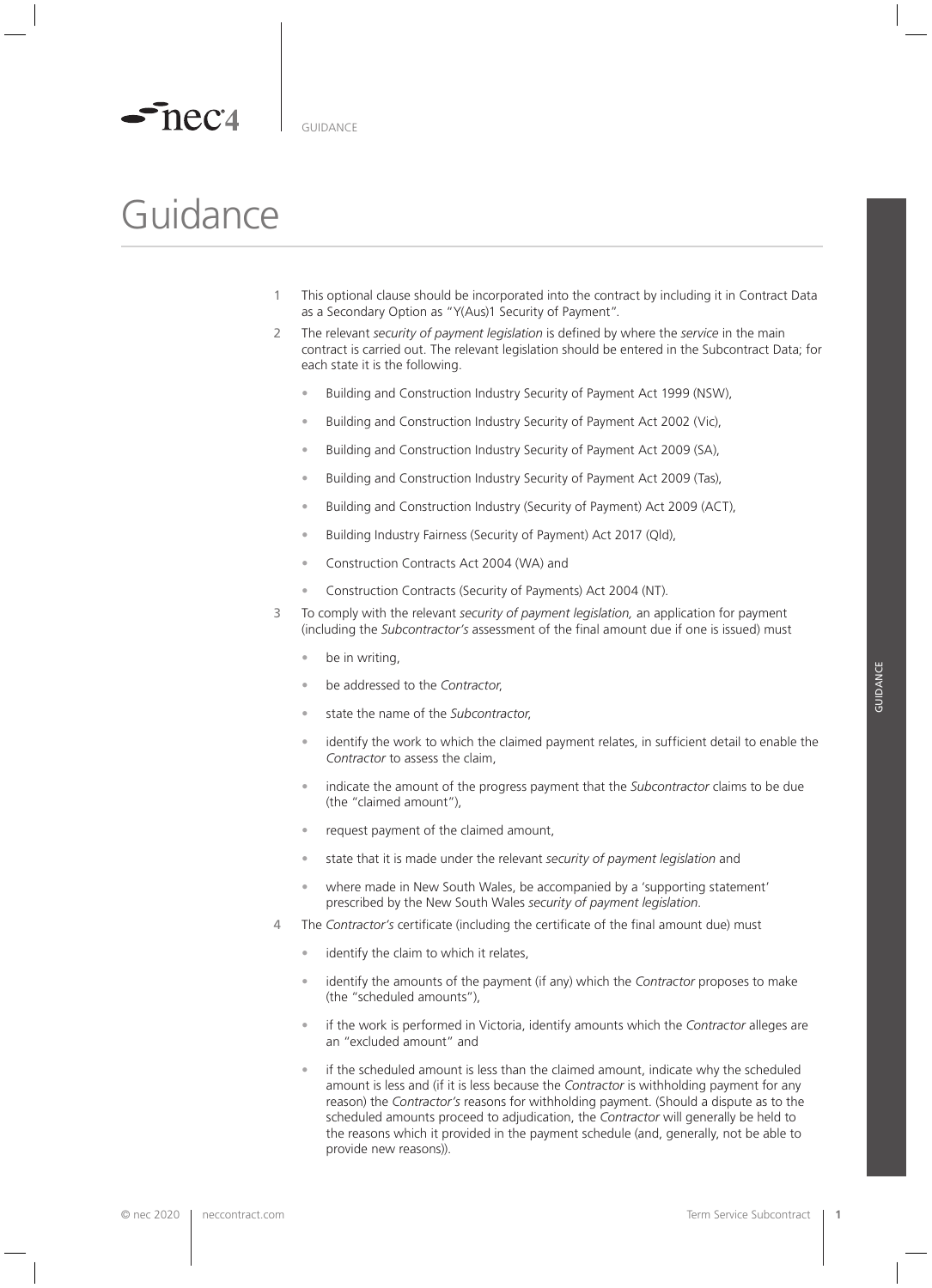GUIDANCE

nec<sup>1</sup>

- 5 In all states, the *Subcontractor* may be entitled to submit a payment claim after termination. If the *Subcontractor* submits a payment claim following termination, it should be dealt with as any other application for payment. If termination is due to the *Subcontractor's* default, and the cost to the *Contractor* resulting from termination is greater than the amount claimed, the *Contractor* must identify in broad terms what those costs are to justify a payment certificate of nil. The final assessment will assess the amount the *Subcontractor* is due to pay to the *Contractor*.
- 6 If the *Contractor* does not issue a certificate within the relevant timeframe, it will become liable to pay the claimed amount on the due date for that progress payment. If the *Contractor* fails to make payment of this claimed amount by that due date, the *Subcontractor*  could obtain a judgement debt against the *Contractor*. If the work is in Queensland, the *Contractor* will also have committed an offence. The *Contractor* should therefore ensure that it has adequate contract management procedures in place to deal with payment claims within the required time frames.
- 7 If the period within which payments are made is changed, it must not be greater than
	- 6 weeks from the date of the payment claim where the works are performed in Western Australia or
	- 30 business days where the works are performed in the Northern Territory (a business day is defined in the *security of payment legislation*).

In Queensland, the period for payment has been changed in Subcontract Data to comply with the *security of payment legislation*. They should not be otherwise changed.

- 8 In all states except Western Australia and the Northern Territory, interest is payable at the greater of the rate prescribed in the *security of payment legislation* and the subcontract. In Western Australia and the Northern Territory, interest will be payable at the rate set out in the subcontract, and if no rate is set out, at the rate prescribed by the *security of payment legislation* in those states.
- 9 The clause has been drafted for use as a subcontract to the Term Service Contract. If it is used as a subcontract to another NEC4 contract, terms should be changed accordingly.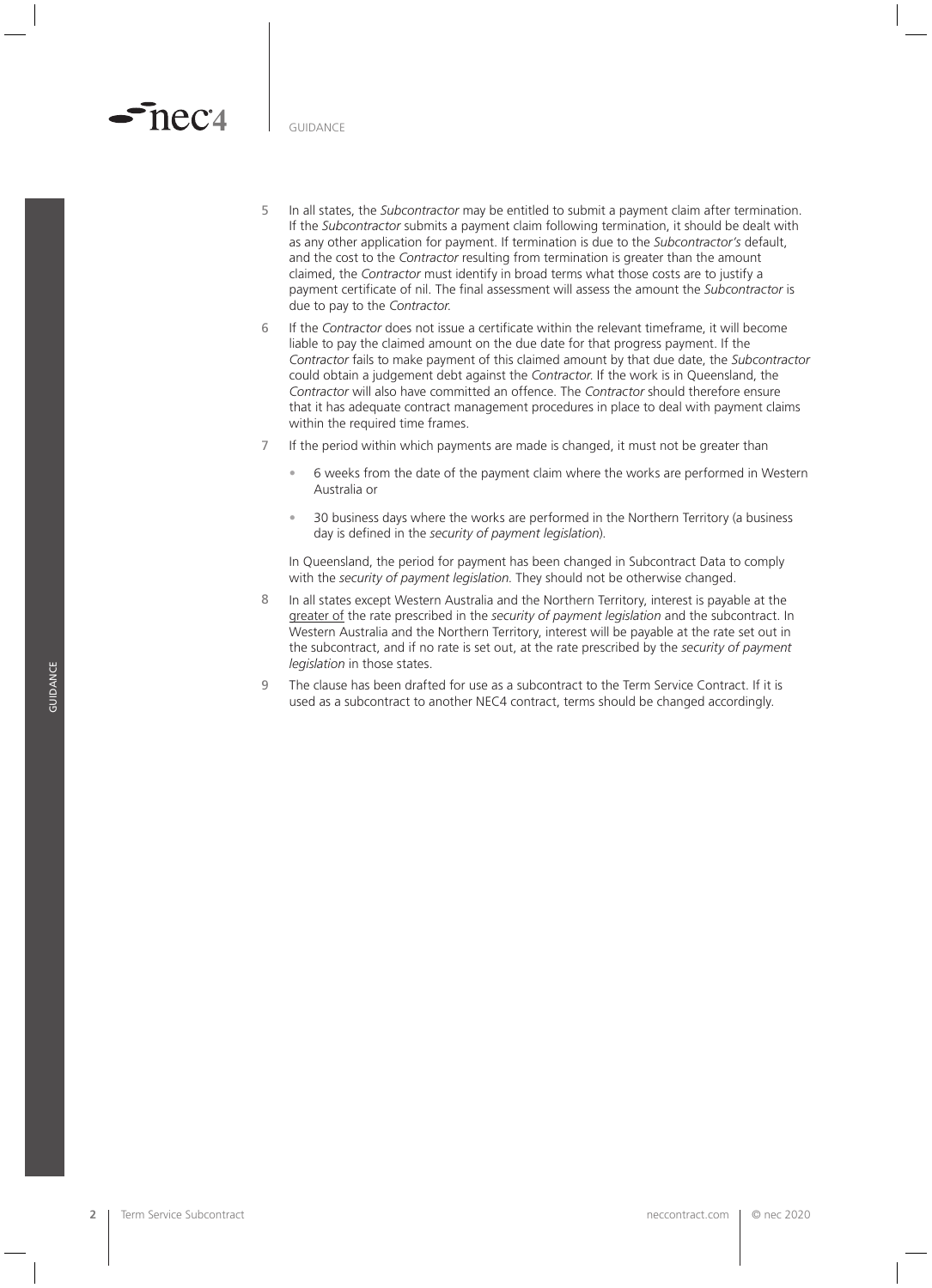# NEC4 Y(Aus) Clause

#### **Y(AUS)1: SECURITY OF PAYMENT**

| Security of<br>payment                                                                                 | Y(AUS)1 |                                                                                                                                                                                                                                                                                                                                                                                |
|--------------------------------------------------------------------------------------------------------|---------|--------------------------------------------------------------------------------------------------------------------------------------------------------------------------------------------------------------------------------------------------------------------------------------------------------------------------------------------------------------------------------|
| Payment<br>application and<br>assessment (ACT,<br>South Australia,<br><b>Tasmania and</b><br>Victoria) | Y1.1    | Where the service in the main contract is carried out in Australian Capital Territory, South<br>Australia, Tasmania or Victoria                                                                                                                                                                                                                                                |
|                                                                                                        |         | an application for payment is submitted not more than one week before the assessment<br>date,                                                                                                                                                                                                                                                                                  |
|                                                                                                        |         | an application for payment is a payment claim,<br>$\circ$                                                                                                                                                                                                                                                                                                                      |
|                                                                                                        |         | the date for making an application for payment is the reference date,<br>$\bullet$                                                                                                                                                                                                                                                                                             |
|                                                                                                        |         | the following replaces the first sentence of clause 51.1<br>$\circ$                                                                                                                                                                                                                                                                                                            |
|                                                                                                        |         | The Contractor certifies a payment within two weeks of the date of the submission of an<br>application for payment,                                                                                                                                                                                                                                                            |
|                                                                                                        |         | the Contractor's certificate is a payment schedule,<br>$\bullet$                                                                                                                                                                                                                                                                                                               |
|                                                                                                        |         | the date for the assessment of the final amount due is a reference date,<br>$\circ$                                                                                                                                                                                                                                                                                            |
|                                                                                                        |         | the Subcontractor's assessment of the final amount due is a payment claim and<br>$\circ$                                                                                                                                                                                                                                                                                       |
|                                                                                                        |         | if, at the date of issue of a termination certificate, the Subcontractor was entitled<br>$\bullet$<br>to submit an application for payment but had not yet done so, the Subcontractor<br>may submit the application for payment, and the date the submission is made is an<br>assessment date.                                                                                 |
| Payment<br>application and<br>assessment<br>(New South)<br>Wales)                                      | Y1.2    | Where the <i>service</i> in the main contract is carried out in New South Wales                                                                                                                                                                                                                                                                                                |
|                                                                                                        |         | clauses 50.1, 50.2, 50.3 and 50.4 are deleted and replaced by<br>$\bullet$                                                                                                                                                                                                                                                                                                     |
|                                                                                                        |         | 50.1 The Contractor assesses the amount due at each assessment date. There is an<br>assessment date on the last day of each month until the earlier of                                                                                                                                                                                                                         |
|                                                                                                        |         | four weeks after the end of the Service Period or<br>$\bullet$                                                                                                                                                                                                                                                                                                                 |
|                                                                                                        |         | the Contractor issues a termination certificate.<br>$\bullet$                                                                                                                                                                                                                                                                                                                  |
|                                                                                                        |         | 50.2 The Subcontractor submits an application for payment to the Contractor setting<br>out the amount the Subcontractor considers is due at the assessment date. The<br>application for payment is a payment claim. The Subcontractor's application for payment<br>includes details of how the amount has been assessed and is in the form stated in the<br>Subcontract Scope. |
|                                                                                                        |         | In assessing the amount due, the Contractor considers an application for payment<br>submitted by the Subcontractor.                                                                                                                                                                                                                                                            |
|                                                                                                        |         | The Contractor certifies payment within two week of the date of the submission unless<br>another period is stated in Subcontract Data. The Contractor's certificate is a payment<br>schedule. The certified amount is paid within three weeks after the date of the submission.                                                                                                |
|                                                                                                        |         | 50.3 The amount due at the assessment date is                                                                                                                                                                                                                                                                                                                                  |
|                                                                                                        |         | the Price for Service Provided to Date,<br>$\qquad \qquad \bullet$                                                                                                                                                                                                                                                                                                             |
|                                                                                                        |         | plus other amounts to be paid to the Subcontractor,<br>$\qquad \qquad \bullet$                                                                                                                                                                                                                                                                                                 |
|                                                                                                        |         | less amounts to be paid by or retained from the Subcontractor.<br>$\bullet$                                                                                                                                                                                                                                                                                                    |